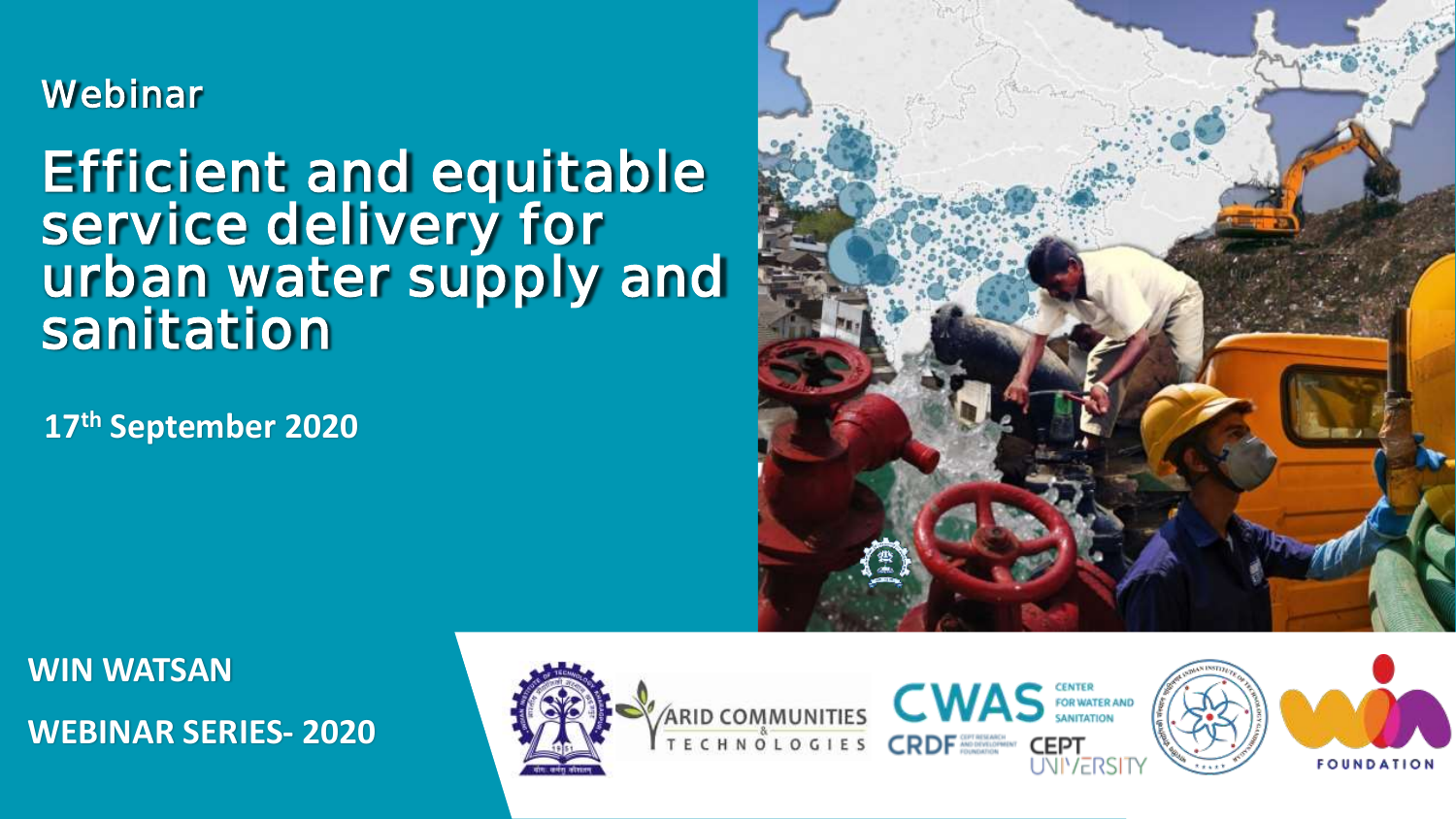# **Introduction and Context**

India faces a range of water and sanitation challenges across its varied geography. "By 2020, twenty one major cities in India are expected to reach zero groundwater levels, affecting access for 100 million people", says a Niti Aayog report. The Government of India's Jal Jeevan Mission, with its "Nal se Jal" goal, has to be viewed in the above context. For sustainable and scalable solutions, India needs multiple innovations in technology, products, services and delivery/business models.

The innovative Performance Assessment System (PAS) for robust methods and processes for performance assessment of urban water supply and sanitation in India, developed by CWAS has been implemented at scale, in over 900 cities of India, with participation of local bodies and other stakeholders. Analysis of performance is measured on three key aspects: equity, service quality and financial sustainability.

In the webinar, panelists described their work done at international level and in their own country on promoting efficient and equitable water supply and sanitation services. The discussion also focused on importance of increasing accountability, efficiency and equity in service delivery of drinking water.

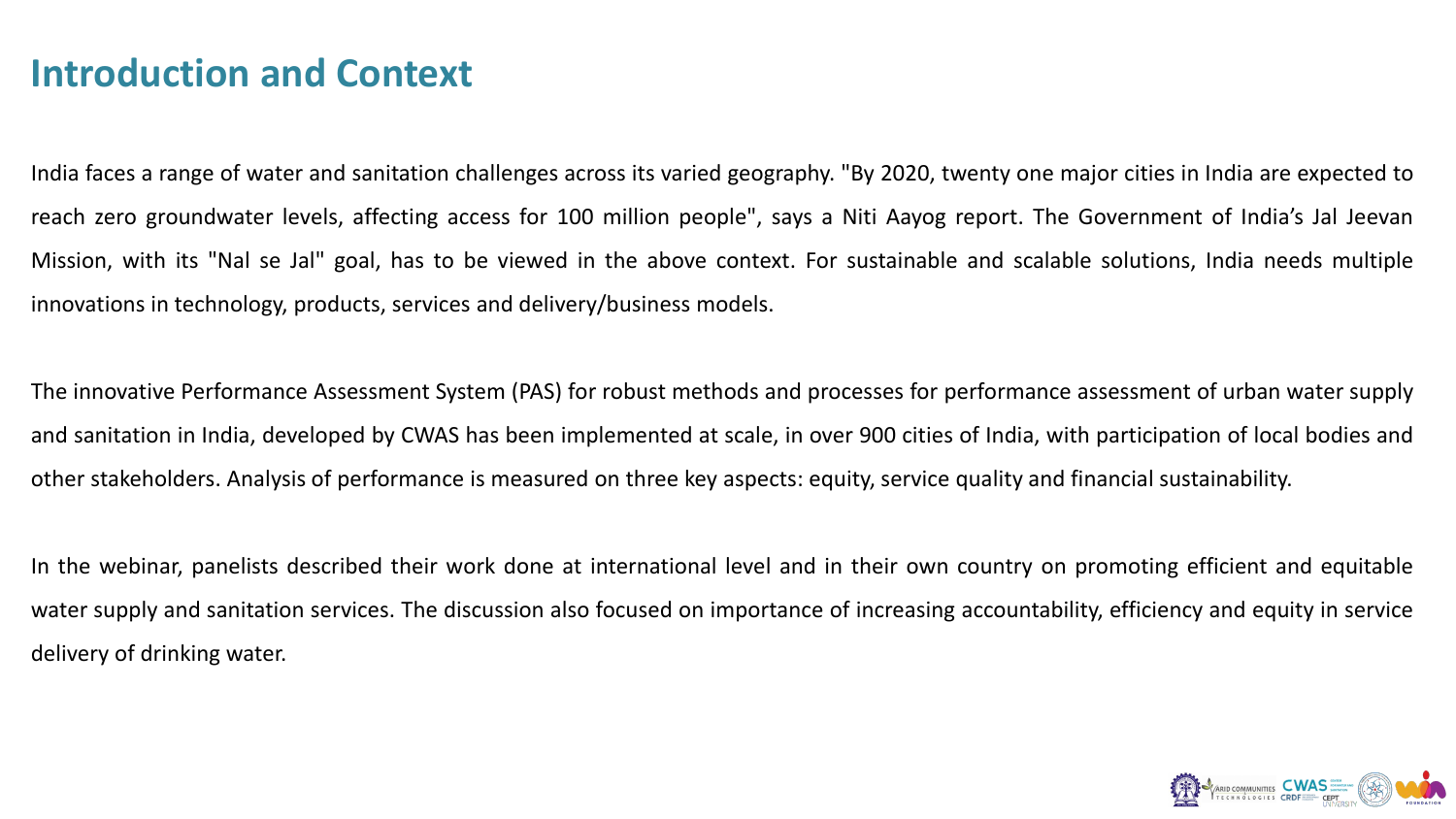# **Panellists and Attendees**

# **Moderator**



**Dinesh Mehta**

Executive director

CWAS-CRDF-CEPT, India

# **Presentation**

PAS as a monitoring services at scale





**Jaladhi Vavaliya**

Program lead,

CWAS-CRDF-CEPT, India

# **Panellists**



**Alejandro Jiménez**

SIWI, Sweden

Director, Water and sanitation



LNEC, Portugal



**Jay Bhagwan** Executive Manager, WRC, South Africa



**Ruchika Shiva** Country Coordinator

IRC, Netherlands

# **Attendees**

# **500+ Registrations**

Participants from various national and international organizations, joined the webinar.

Participation from:

- Government agencies
- Development agencies
- Non-profits
- Research organizations
- Academicians
- Students

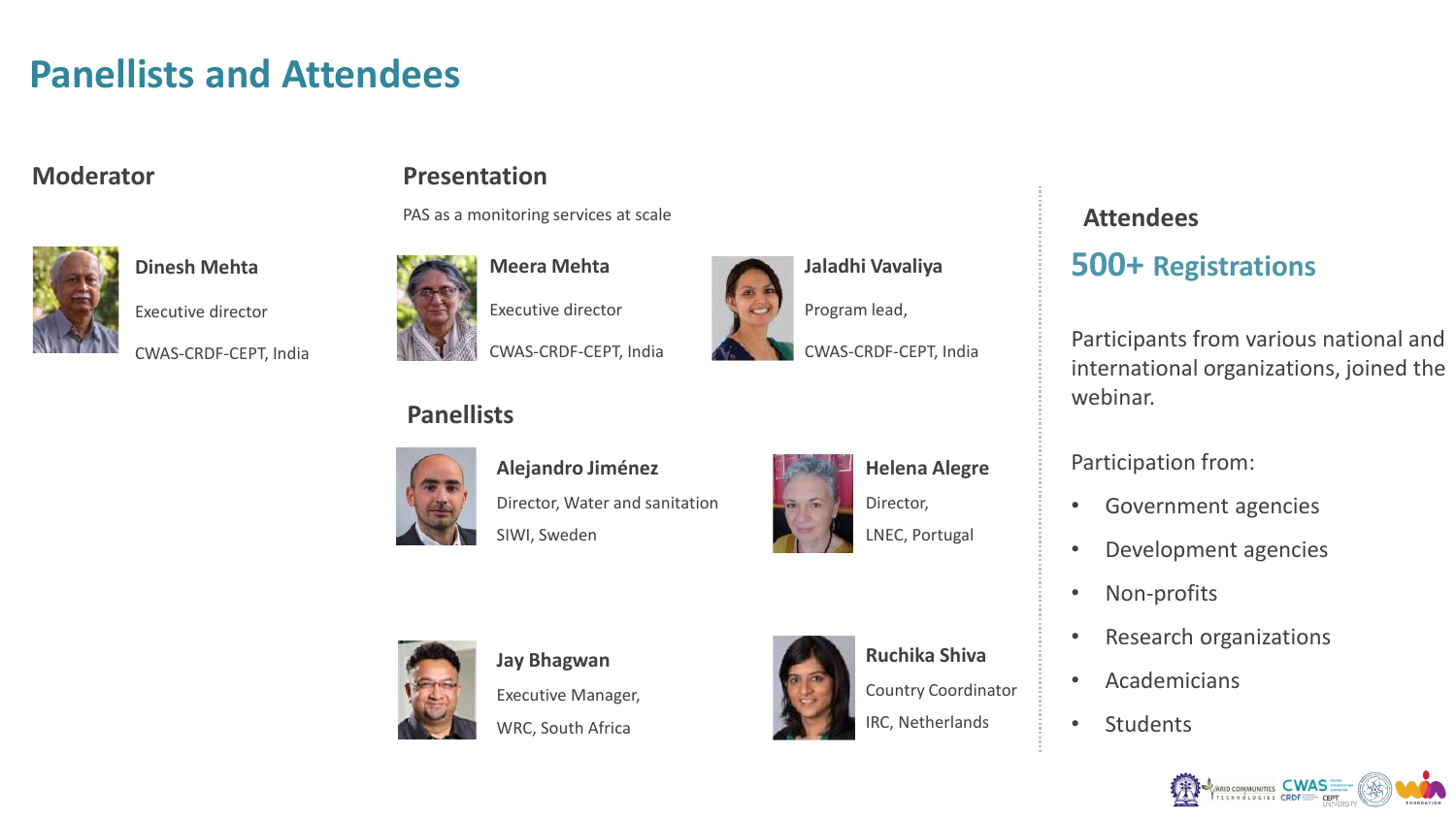# **Presentation on PAS as a monitoring system for equitable service delivery**

- You cannot improve what you cannot measure. Performance measurement plays an important role in sustainable management of water and sanitation service delivery.
- For Indian cities performance assessment system (PAS) was developed by the CWAS,CEPT University in aligned with the Government of India's service level benchmarks (SLBs). In addition to SLB indicators, PAS framework assess equity and onsite sanitation system.
- Over a decade, process of performance assessment is evolved, initially by visiting cities or conducting decentralized workshops for data collection and validation to now city officers are entering data in online module and with inbuilt data validation checks.
- PAS is implemented at scale, started with 400+ cities in two states to now 1000+ cities in India. It has created one of the largest database of water and sanitation services in India and used by various consultants, researchers, financial institutes and regulators along with city, state and national governments. Key highlights are presented in this session.

### performance s a assessment 哑 11100 Access and<br>soverage **Experts in account** 5 Themes Performance **Assessment** 32 Key System ₹ Performance Indicators Financia 100 Local Action Indicators o.



## Meera Mehta , CWAS

*"Regular monitoring of services is critical as we move to ensure equity and efficiency. "*



# Jaladhi Vavaliya, CWAS

*Data analysis of 900 Indian cities suggest that "Over time equity has improved but level of service and efficiency has not seen much improvements."*

PAS has helped the city to mover from paper based system to online monitoring system

### **Enabled ease in analysis and reviews**

| Raw Data            | Information: Performance Measurement.<br>with indicators on PAS portal                                                                                                                                                                                                                                                                                                   |                                                                                                                                                                                                                                   | Knowledge: City and State UWSS profiles                                                                                                                                                                                                                                                                                                                                                                                                 |                                                         |
|---------------------|--------------------------------------------------------------------------------------------------------------------------------------------------------------------------------------------------------------------------------------------------------------------------------------------------------------------------------------------------------------------------|-----------------------------------------------------------------------------------------------------------------------------------------------------------------------------------------------------------------------------------|-----------------------------------------------------------------------------------------------------------------------------------------------------------------------------------------------------------------------------------------------------------------------------------------------------------------------------------------------------------------------------------------------------------------------------------------|---------------------------------------------------------|
|                     | <b>西日本語</b><br>$\frac{1}{2}$<br>Disney Garrer, Grenz, Sadra<br><b>RESERVATION AND A GALLERY LINES OF CONTRACT AND LINES</b><br><b><i><u>Agreed</u></i></b><br>$-0.000000$<br>represented internal entering at the aid of the Australia                                                                                                                                   | to design a collection<br><b>Service</b>                                                                                                                                                                                          | <b>Thursday</b><br><b>Normal</b><br><b>MOVE OF BRITIS</b><br><b>Any E research</b><br>$-$<br><b>WA</b><br>-<br><b>SEAT OF REAL PROPERTY</b><br>÷<br><b>HOME</b><br><b>Targainers</b><br>5.530<br><b>Sacridades &amp; data</b><br><b>SERVICE</b><br><b>NESSEE</b><br><b>WORK BY</b><br>The brake of the capacity reporting<br><b>SALESMAN AND</b><br>--<br><b><i><u>International</u></i></b><br>140 Miles<br>contact state is a project |                                                         |
| MAN TOTAL E DE CORP | LESHARA GARCINE A BACK<br>The property of the control of<br>The business of the cold and cold<br>Linkedy Procedures and Link<br><b>SAN</b><br>Conference of the American<br><b>CONTRACTOR</b><br>1. A Bride children became and<br>LL METODORE COMPANY COMPANY<br>Ark Free - Allerman L.A. Photograph<br>a la propor del contentato del<br>I II is not the continuum one | $\sim$<br><b>Service</b><br><b>Select</b><br>×<br>u<br>٠<br><b>America</b><br>$+ -$<br>$\overline{1}$<br><b>Service</b><br><b>Service</b><br>$\sim$<br><b>Send</b><br>$= -1$<br><b>SCIENT</b><br>÷<br><b>WORK</b><br>×<br>to be   | <b><i><u>Administration</u></i></b><br><b>CALLED</b><br>--<br><b>SERVICE</b><br><b>CALVIS A</b><br><b>THE R. P. LEWIS CO., LANSING, MICH.</b><br><b>ALCOHOL: AND AND AND ARRESTS</b><br><b>CONTRACTOR</b><br><b>STATISTICS</b><br>31.41<br>≂<br>≂                                                                                                                                                                                       | and the state of the A<br><b>CONTRACTOR</b><br>$-1.1.1$ |
|                     | It is based of pollutional independent<br>of the page of their complication can-<br>1-8 Ford Fall and Alland Rich Edit<br>C. P. Margaret Harry Street Links<br>3.8.9.000 m (47.000 M 0.000)<br>THE RESEARCH WAS SERVED FOR THE CONTRACTOR<br>Advertis Edward & Like supported visit screen.                                                                              | ×<br><b>Service</b><br>Acres.<br>$\frac{1}{2} \left( \frac{1}{2} \right) \left( \frac{1}{2} \right) \left( \frac{1}{2} \right)$<br>$\cdots$<br><b>NO</b><br>$-$<br><b>Artists</b><br>$-100$<br><b>Gentleman</b><br><b>Salting</b> | <b><i><u>PART TER</u></i></b>                                                                                                                                                                                                                                                                                                                                                                                                           | <b>AND GARAY</b>                                        |



### **PAS-SLB+ Framework NATIONALLY OWNED**

National Technical Partner for SLB Roll out with State Governments

### **TECHNICALLY SOUND**

Review of International and Indian efforts. Stakeholder consultations, Pilot studies

### **FRAMEWORK SUITED TO OUR CONTEXT**

Focus on efficiency and service quality like international frameworks but also added the lens of equity, slums and later OSS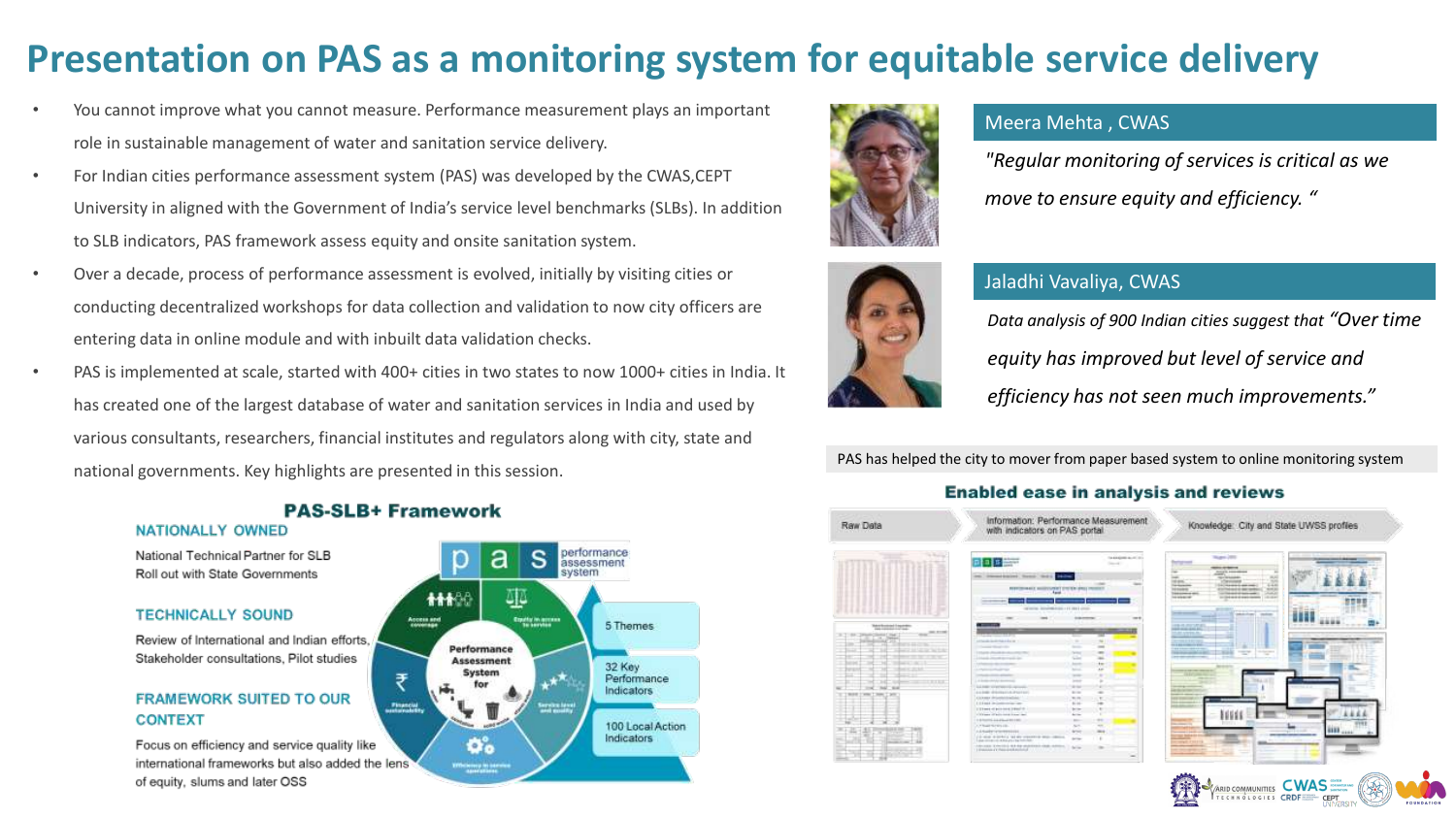# **Learning from the Panellists' work**



**Free Basic Water in South Africa and Durban experience**

## Jay Bhagwan Experiences from WRC, South Africa

*"South Africa has a rights-based policy which provides access to basic services like water and electricity to all. Innovative technological interventions and well developed policy helps to provide free basic water, sanitation and electricity services to all. Durban exhibits the financial dynamics to assess the cost of providing free services to all. A consumerbased model was implemented to improve the service delivery. Free basic services can be provided by ensuring the security of the marginalized community while helping them to improve their way of living."*

**Summary of 80 countries WASH services during COVID-10**

## Alejandro Jiménez , Experiences from SIWI





# **Innovation Hub for WASH (Odisha experience )**



## Ruchika Shiva Experiences from IRC, Orissa

*"Pilot projects of providing 24x7 water supply in Bhubaneshwar and Puri, has been strengthened through community engagement and transparent communication with parastatal bodies. Adopting innovations through stakeholder involvement is a key to successful implementation of any WASH project. Involving SHG federation and focus on two-way communication through feedbacks system and awareness campaigns enhances the access to WASH services. "*



**PAS by IWA and asset Management system in**

**Portugal**

## Helena Alegre, Experiences from IWA

*"IWA framework focuses on formal services and technical aspect of water and sanitation service delivery. However, social, governance and legal aspects of service delivery should be considered by every WASH professional. Sustainable asset management is an important aspects of equitable WASH service provision. WASH system should be planned as a long terms solution by considering all groups of people. "*

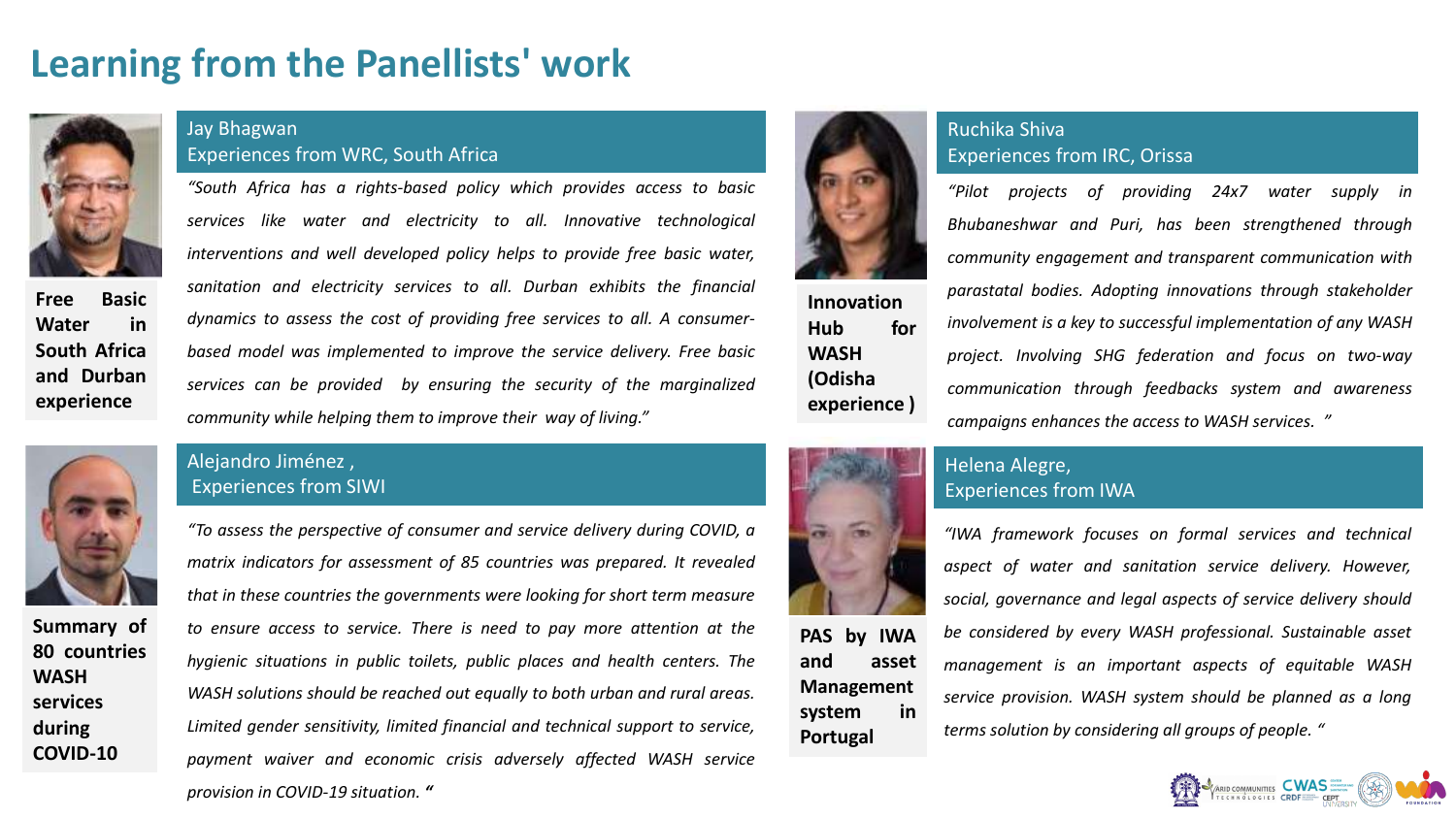# **Reflections from Panel Discussion**



## Meera Mehta

**Emphasis on having individual toilet is critical**. The use of community toilet has been very difficult for women and elder people during this pandemic. When consumers have access to credits and finance, it has become easy for them to built an individual toilet. Hence focus should be shifted from providing community toilets to an individual toilet everywhere including dense slum areas. Ahmedabad slum network program is a great case example of this"



## Jay Bhagwan

**"You cant have efficiency without first ensuring full equity".** For sustainable and effective WASH service provision equity aspect should always be considered in planning and implementation process. However, identifying poor community has also becoming challenge as people with good houses tent to have free water services. So some mechanism should be placed in place to identify the poor consumers.



## Helena Alegre

"**You need ensure inter generational equity**". To make WASH services accessible to all, sustainable asset management, long term planning and optimum use of resources plays an important role. Policy makers should incentivize consumers in a way that it does not affect the system as whole.

# Ruchika Shiva

**"community organisations and links have been critical in ensuring equity on the ground** " Without long term visioning we jump from one program to another. We need to fill in the gaps in between these programs by properly utilizing the ground capacities through asset management and integrated management**.**



## Alejandro Jiménez

For equitable WASH service provision **both the sides of consumer and service providers should be considered and managed effectively.** Providing free water to poor may have long term implications on the water system as a whole; which can be improved by putting effective financial mechanism in place.

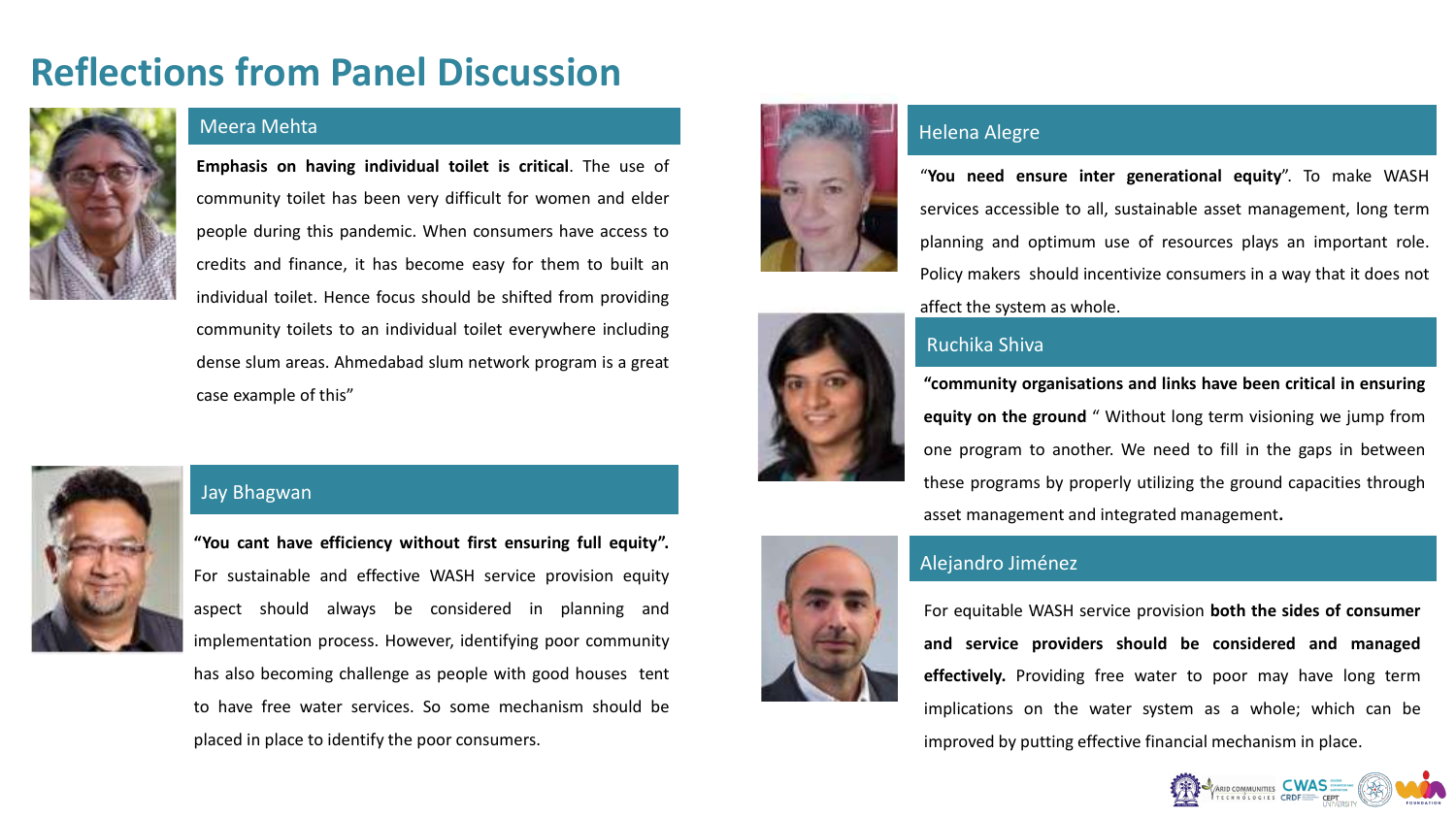# **Question and Answer Session**



### **PAS SYSTEM FOR EFFICIENT AND EQUITABLE SERVICE DELIVERY COST EFFECTIVENESS IN SERVICES**

**QHow are PAS data used to improve services facilities and provide localized solution?**

- PAS information indicates the annual service levels in cities and implications of water and sanitation investments in infrastructures in improved service levels. It helps policy makers and decision makers take better decisions on identifying missing links to provide services to the end users. For example, in some cities sewer lines were laid down but consumers did not apply for connections due to higher connection charges. Then connections charges were reduced and in proposed projects, cost of connections are included in project cost.
- PAS water audits through installing temporarily water meters revealed that cities had very high non revenue water (NRW). Thus cities are focusing on reducing the NRW and investing in projects to measure and reduce water lossesin transmission lines.

- Is there an economic experience that enhance equitable water service delivery?<br>How can coastal urban cities best approach cost effective equitable water supply?
- Be Water Smart is a project enabling smart water cities in coastal Europe. Focusing on dimensions of building construction and consumption, behavioral changes within families, utilizing treated waste water as alternative, and resource recovery can go a long way.
- Unavailability of consumer level metering is a huge constraint to equitable water service delivery, in absence of which real pricing of water is absent. PAS analysis show that cost recovery is happening through flat charges without the awareness among consumers about the usage and payment of services. Thus consumer meter is the way to go in future, both for cost recovery and efficient water use.

### **COMMUNITY PARTICIPATION**

## What are the challenges in establishing partnership with communities and what approaches have worked to enhance it? What has Orissa done differently to achieve this?

The challenges in accessible WASH service provision requires working with communities' associations, Self Help Groups (SHGs) and creating access to credit for these services. There are examples in India, that have focusses on these aspects and making it possible for individual household to take up connections and build individual toilets. Such examples are:

- Jalna city in Maharashtra where women were able to access credit to built individual toilets.
- In Orissa, SHG has played major role in awareness and community involvement activities for 24x7 water supply project.

For access to basic services land tenure is not a mandatory. Therefore people without land rights have also access to basic services. This has led poor people to live dignified life and the incidences of water theft has been tremendously reduced. In addition, ICT activities plays an important role in successful implementation of any projects. This makes the process easy for service providers as it becomes more acceptable to the consumers. Hence, WASH professionalsshould focus on softer aspects prior to plan for all hardware aspects.

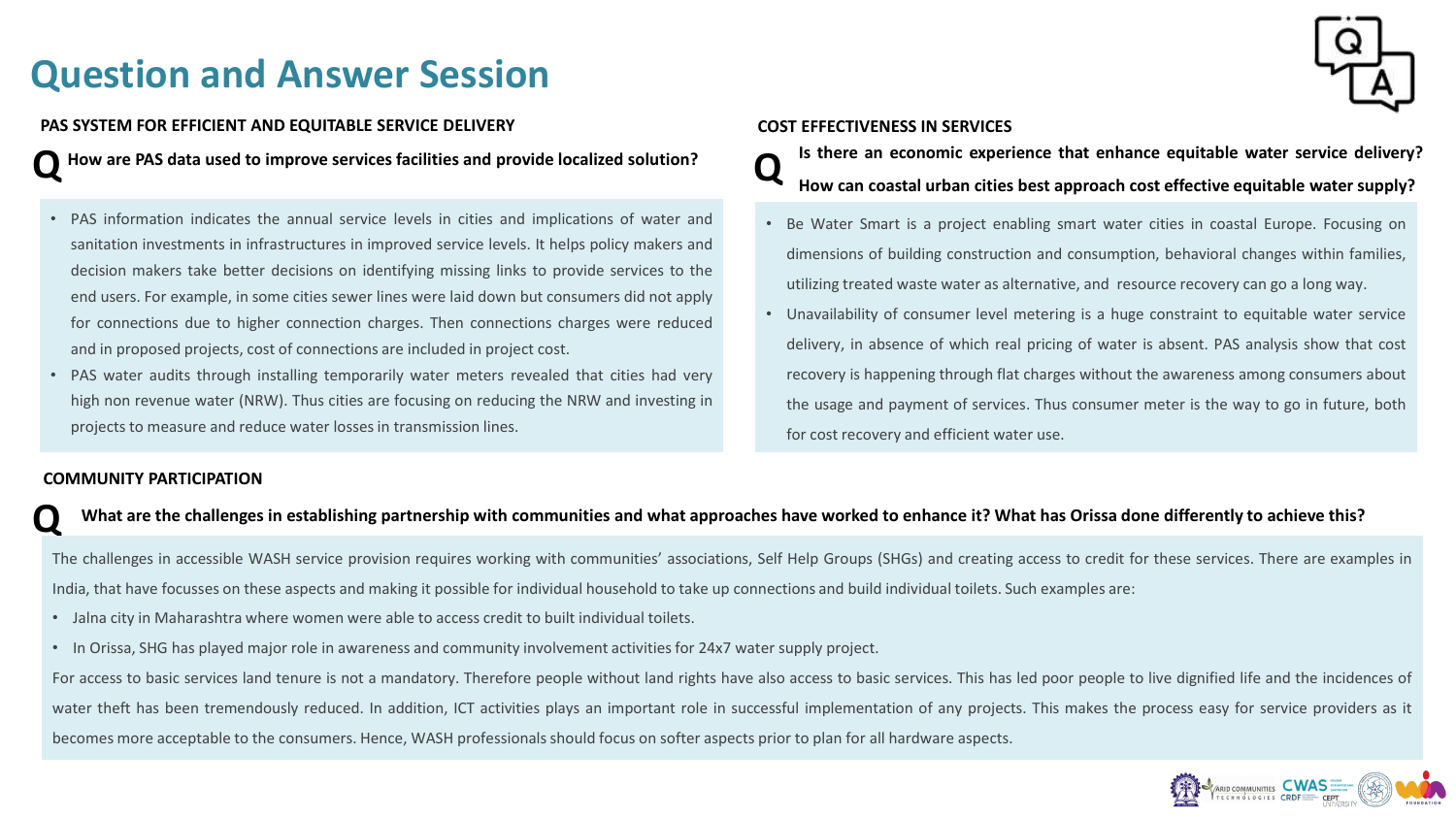# **Key takeaways**

**To provide effective and equitable service provision, regular performance monitoring in required to identify the gaps and resolving the issues faced by consumer and service providers**

- Various government programmes like Swachh Bharat Mission and the Jal Jeevan Mission have brought attention to the WASH sector in India. Assessing the performance of services can help identifying the gaps in service provisions. Effective performance monitoring systems like PAS helps the governments to move towards effective and equitable WASH services through data driven governance.
- COVID-19 has shown the importance of long term planning in WASH sector. It has refocused the attention on the inequality of WASH service provision. The poor are most vulnerable as they have no tap water for hand washing and have to use community toilets that are inadequate. Focus should be shifted from community toilet provision to individual toilet provision. Innovative financial mechanisms like providing access to credits to poor helps them to get the improved water and sanitation services. The WASH planning should be gender sensitive.

**Good governance, integrated resource management, adopting innovative technologies and effective financial planning can make the WASH services accessible to all**

- Identifying the challenges faces by consumers including poor community through SHG participation in the planning process makes an effective impact on the successful implementation of any WASH project.
- The policy makers should think of both equity and financial aspect of service provision. Providing services free to the vulnerable groups can affect the financial status of the government in the long run. To eliminate such consequences innovative technological and financial solutions should be put in place such that system becomes sustainable. Effective asset management and capacity building of service providers always helps to face the challenges and provide equitable WASH service provisions.